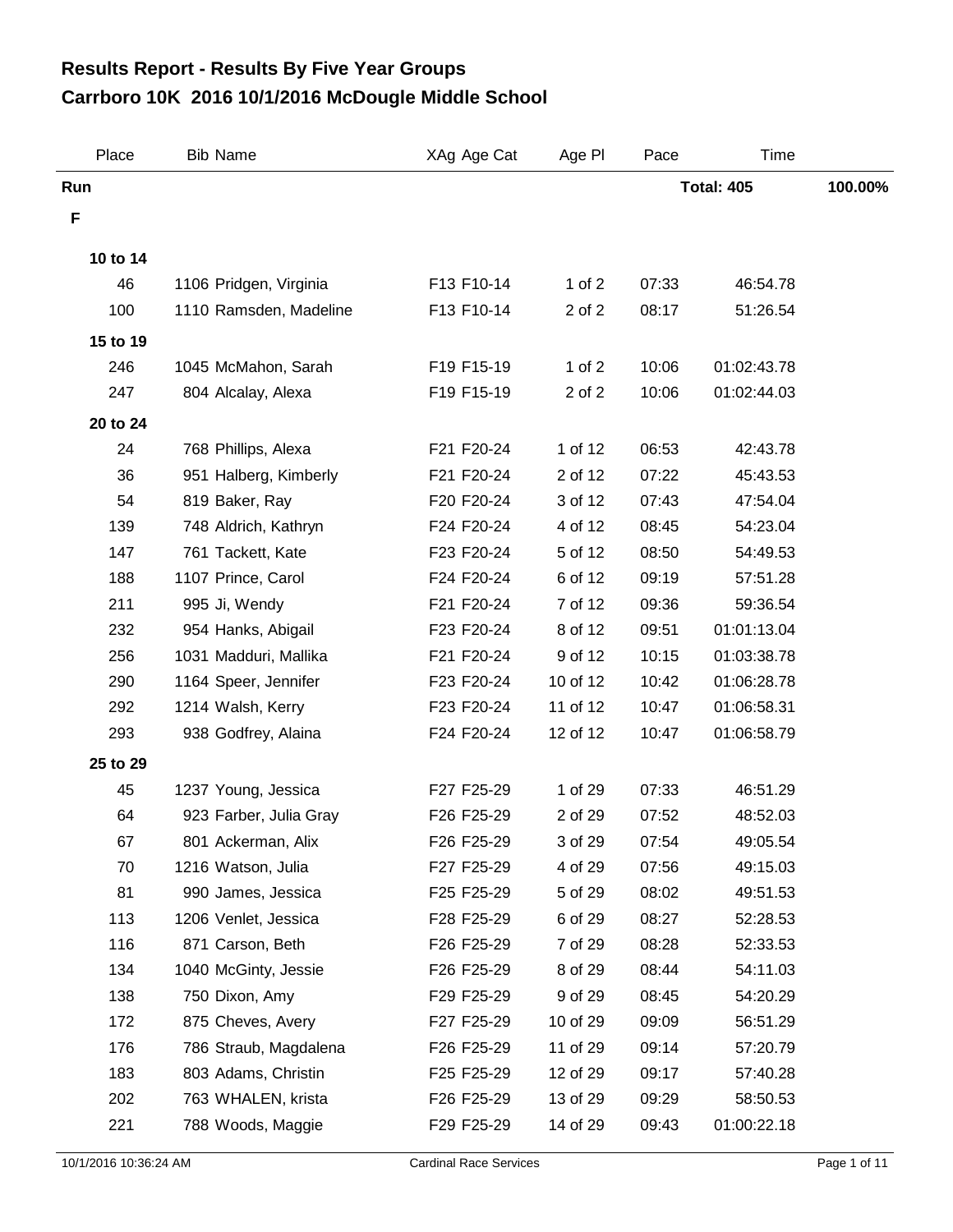| Place    | <b>Bib Name</b>          | XAg Age Cat | Age PI   | Pace  | Time        |  |
|----------|--------------------------|-------------|----------|-------|-------------|--|
| 222      | 851 Brill, Dayna         | F29 F25-29  | 15 of 29 | 09:43 | 01:00:22.53 |  |
| 223      | 831 Beaver, Brittany     | F28 F25-29  | 16 of 29 | 09:45 | 01:00:35.54 |  |
| 226      | 900 Dais, Jaslin         | F28 F25-29  | 17 of 29 | 09:48 | 01:00:50.78 |  |
| 234      | 970 Hernandez, Jennifer  | F29 F25-29  | 18 of 29 | 09:54 | 01:01:29.54 |  |
| 241      | 1028 Machlin, Laura      | F25 F25-29  | 19 of 29 | 10:01 | 01:02:11.28 |  |
| 243      | 1179 Straubel, Stephanie | F26 F25-29  | 20 of 29 | 10:04 | 01:02:32.78 |  |
| 250      | 861 Calabrese, Emma      | F28 F25-29  | 21 of 29 | 10:11 | 01:03:12.53 |  |
| 259      | 1082 Onypchuk, Lana      | F29 F25-29  | 22 of 29 | 10:17 | 01:03:48.53 |  |
| 314      | 1079 O'Keeffe, Kayleigh  | F26 F25-29  | 23 of 29 | 11:21 | 01:10:29.78 |  |
| 316      | 997 Jones, Ashley        | F27 F25-29  | 24 of 29 | 11:23 | 01:10:40.86 |  |
| 323      | 841 Bloom, Rachael       | F28 F25-29  | 25 of 29 | 11:29 | 01:11:18.11 |  |
| 340      | 878 Ciszek, Brittney     | F26 F25-29  | 26 of 29 | 11:42 | 01:12:38.11 |  |
| 343      | 916 Eaves, Katherine     | F28 F25-29  | 27 of 29 | 11:43 | 01:12:42.61 |  |
| 362      | 755 Morgan, Emilie       | F27 F25-29  | 28 of 29 | 12:30 | 01:17:37.11 |  |
| 385      | 1226 Wice, Kelly         | F26 F25-29  | 29 of 29 | 14:00 | 01:26:57.11 |  |
| 30 to 34 |                          |             |          |       |             |  |
| 94       | 877 Chong, Pearlie       | F33 F30-34  | 1 of 33  | 08:13 | 50:59.78    |  |
| 104      | 854 Brown, Laura         | F31 F30-34  | 2 of 33  | 08:20 | 51:43.79    |  |
| 107      | 992 Jarvis, Lauren       | F33 F30-34  | 3 of 33  | 08:23 | 52:02.54    |  |
| 108      | 1078 O'Donnell, Julie    | F33 F30-34  | 4 of 33  | 08:24 | 52:08.03    |  |
| 114      | 833 Bedard, Jenn         | F31 F30-34  | 5 of 33  | 08:28 | 52:32.29    |  |
| 118      | 1003 King, Julia         | F33 F30-34  | 6 of 33  | 08:29 | 52:41.04    |  |
| 151      | 825 Barnes, Eileen       | F34 F30-34  | 7 of 33  | 08:51 | 54:58.03    |  |
| 153      | 857 Burgess, Lara        | F31 F30-34  | 8 of 33  | 08:52 | 55:05.03    |  |
| 157      | 1220 Wehn, Amy           | F34 F30-34  | 9 of 33  | 08:57 | 55:32.28    |  |
| 178      | 1102 Power, Robyn        | F30 F30-34  | 10 of 33 | 09:16 | 57:30.53    |  |
| 179      | 1004 King, Roxanne       | F30 F30-34  | 11 of 33 | 09:16 | 57:35.29    |  |
| 186      | 1027 Lund-bardi, Betsy   | F33 F30-34  | 12 of 33 | 09:18 | 57:47.78    |  |
| 190      | 1018 Libby, Taylor       | F34 F30-34  | 13 of 33 | 09:21 | 58:05.78    |  |
| 233      | 1174 Storie, Hollie      | F32 F30-34  | 14 of 33 | 09:53 | 01:01:23.28 |  |
| 253      | 1101 Potter, Lora        | F32 F30-34  | 15 of 33 | 10:12 | 01:03:18.78 |  |
| 257      | 879 Clark, Emily         | F34 F30-34  | 16 of 33 | 10:16 | 01:03:44.05 |  |
| 258      | 1075 Nesbitt, AnnieLloyd | F33 F30-34  | 17 of 33 | 10:16 | 01:03:45.03 |  |
| 265      | 1014 Leganza, Alicia     | F30 F30-34  | 18 of 33 | 10:22 | 01:04:25.03 |  |
| 272      | 1038 McCurry, Alice      | F34 F30-34  | 19 of 33 | 10:26 | 01:04:50.53 |  |
| 279      | 1089 Palazzolo, Sara     | F30 F30-34  | 20 of 33 | 10:30 | 01:05:11.54 |  |
| 299      | 814 Atmatzidis, Jane     | F32 F30-34  | 21 of 33 | 10:58 | 01:08:03.28 |  |
| 318      | 772 Nelson, Sarah Beth   | F32 F30-34  | 22 of 33 | 11:25 | 01:10:53.11 |  |
| 336      | 1180 Street, Leslie      | F34 F30-34  | 23 of 33 | 11:38 | 01:12:13.36 |  |
| 341      | 883 Clendening, Hillary  | F30 F30-34  | 24 of 33 | 11:42 | 01:12:38.12 |  |
| 342      | 885 Collins, Kathleen    | F31 F30-34  | 25 of 33 | 11:42 | 01:12:41.12 |  |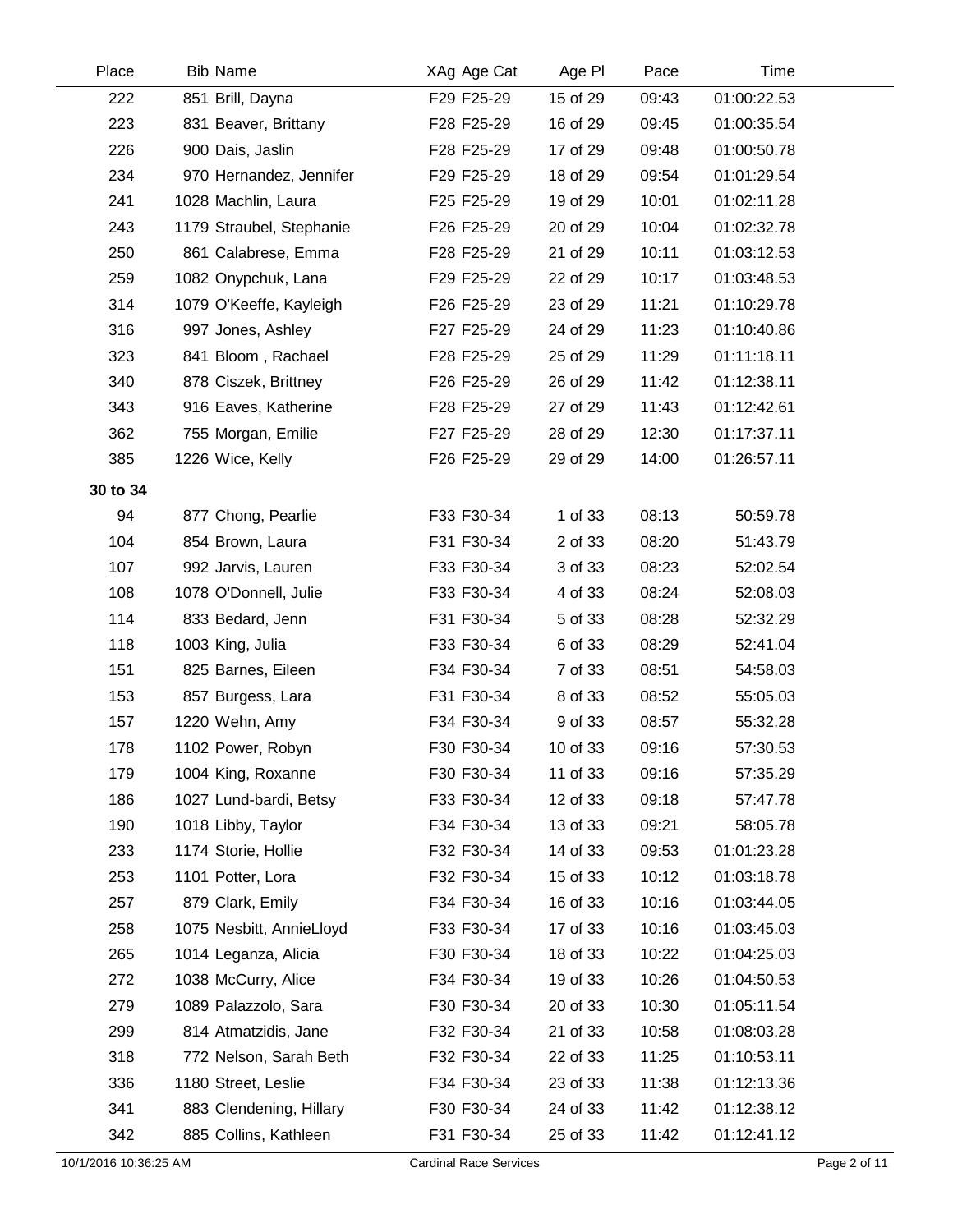| Place    | <b>Bib Name</b>        | XAg Age Cat | Age PI   | Pace  | Time        |  |
|----------|------------------------|-------------|----------|-------|-------------|--|
| 346      | 1230 Williams, Ashley  | F34 F30-34  | 26 of 33 | 11:53 | 01:13:47.61 |  |
| 347      | 1080 Oliver, Kristen   | F34 F30-34  | 27 of 33 | 12:04 | 01:14:54.36 |  |
| 351      | 1059 Molet, Talitha    | F30 F30-34  | 28 of 33 | 12:08 | 01:15:23.61 |  |
| 361      | 1016 Lewis, Kristen    | F31 F30-34  | 29 of 33 | 12:27 | 01:17:17.61 |  |
| 364      | 907 Dickinson, Theresa | F32 F30-34  | 30 of 33 | 12:32 | 01:17:49.61 |  |
| 365      | 838 Bissmeyer, Hannah  | F32 F30-34  | 31 of 33 | 12:32 | 01:17:51.89 |  |
| 367      | 904 Deinert, Nicole    | F32 F30-34  | 32 of 33 | 12:36 | 01:18:11.86 |  |
| 399      | 787 Merola, Brit       | F31 F30-34  | 33 of 33 | 14:57 | 01:32:49.86 |  |
| 35 to 39 |                        |             |          |       |             |  |
| 56       | 921 Evans, Elizabeth   | F36 F35-39  | 1 of 31  | 07:43 | 47:57.78    |  |
| 58       | 1121 Rogers, Nora      | F39 F35-39  | 2 of 31  | 07:46 | 48:13.79    |  |
| 88       | 1152 Singer, Amy       | F39 F35-39  | 3 of 31  | 08:08 | 50:29.04    |  |
| 90       | 870 Carroll, Sarah     | F38 F35-39  | 4 of 31  | 08:08 | 50:31.29    |  |
| 95       | 886 Collins, Ann       | F37 F35-39  | 5 of 31  | 08:14 | 51:06.54    |  |
| 96       | 952 Hammel, Kacey      | F38 F35-39  | 6 of 31  | 08:16 | 51:17.78    |  |
| 103      | 1209 Vinas, Sarah      | F35 F35-39  | 7 of 31  | 08:19 | 51:37.54    |  |
| 127      | 946 Griffin, Shauna    | F39 F35-39  | 8 of 31  | 08:37 | 53:31.29    |  |
| 129      | 1172 Stolka, Kristen   | F36 F35-39  | 9 of 31  | 08:38 | 53:39.53    |  |
| 130      | 1000 Judson, Erin      | F36 F35-39  | 10 of 31 | 08:40 | 53:49.29    |  |
| 167      | 1143 Scott, Kate       | F37 F35-39  | 11 of 31 | 09:03 | 56:10.54    |  |
| 205      | 899 Cross, Allyson     | F36 F35-39  | 12 of 31 | 09:33 | 59:18.04    |  |
| 207      | 753 Green, Jennifer    | F36 F35-39  | 13 of 31 | 09:34 | 59:25.04    |  |
| 218      | 1021 Lindberg, Lina    | F36 F35-39  | 14 of 31 | 09:42 | 01:00:14.54 |  |
| 219      | 1088 Pait, Allison     | F38 F35-39  | 15 of 31 | 09:43 | 01:00:18.04 |  |
| 220      | 984 Hopper, Marie      | F37 F35-39  | 16 of 31 | 09:43 | 01:00:18.29 |  |
| 261      | 953 Hanami, Erika      | F35 F35-39  | 17 of 31 | 10:19 | 01:04:04.54 |  |
| 266      | 853 Broome, Lisa       | F35 F35-39  | 18 of 31 | 10:24 | 01:04:34.03 |  |
| 268      | 1181 Strick, Rebecca   | F38 F35-39  | 19 of 31 | 10:26 | 01:04:47.03 |  |
| 273      | 914 Dwyer, Caroline    | F36 F35-39  | 20 of 31 | 10:27 | 01:04:52.03 |  |
| 275      | 999 Joseph, Sarah      | F39 F35-39  | 21 of 31 | 10:27 | 01:04:55.78 |  |
| 278      | 1112 Ratner, Shana     | F37 F35-39  | 22 of 31 | 10:29 | 01:05:06.03 |  |
| 284      | 1197 Tosetto, Valeria  | F36 F35-39  | 23 of 31 | 10:34 | 01:05:40.04 |  |
| 287      | 1070 Najera, Cristin   | F37 F35-39  | 24 of 31 | 10:40 | 01:06:14.54 |  |
| 306      | 760 Shak, Stacy        | F35 F35-39  | 25 of 31 | 11:04 | 01:08:46.54 |  |
| 321      | 1187 Swinney, Felicia  | F36 F35-39  | 26 of 31 | 11:29 | 01:11:16.61 |  |
| 332      | 1158 Smeltzer, Megan   | F38 F35-39  | 27 of 31 | 11:34 | 01:11:47.62 |  |
| 345      | 963 Hayden, Elizabeth  | F38 F35-39  | 28 of 31 | 11:52 | 01:13:40.86 |  |
| 395      | 846 Bono, Lisa         | F35 F35-39  | 29 of 31 | 14:44 | 01:31:27.11 |  |
| 396      | 1108 Pynaker, Nicole   | F35 F35-39  | 30 of 31 | 14:44 | 01:31:28.36 |  |
| 397      | 1145 selinger, rachel  | F35 F35-39  | 31 of 31 | 14:44 | 01:31:29.11 |  |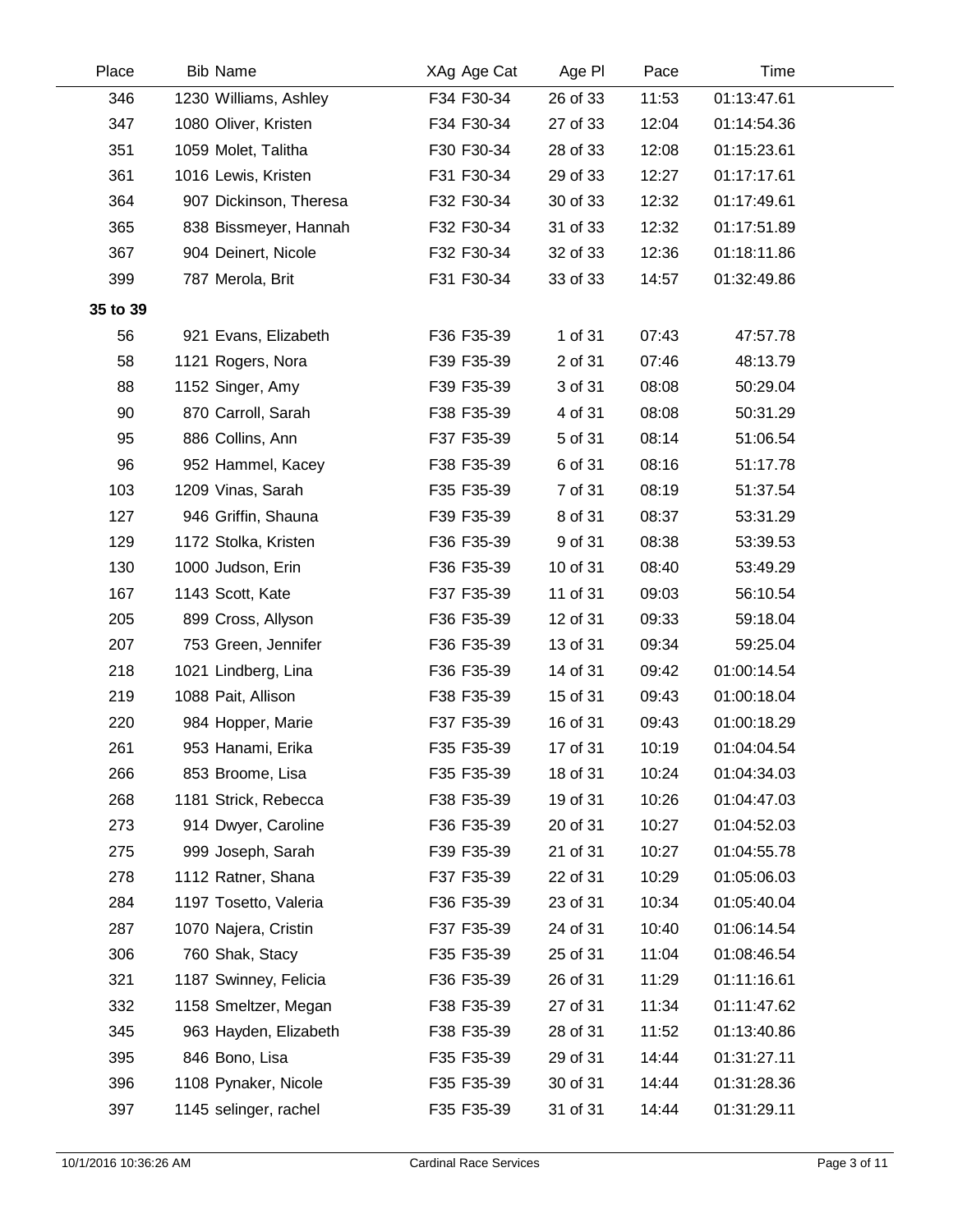| Place                 | <b>Bib Name</b>            | XAg Age Cat                   | Age PI   | Pace  | Time        |              |
|-----------------------|----------------------------|-------------------------------|----------|-------|-------------|--------------|
| 40 to 44              |                            |                               |          |       |             |              |
| 20                    | 828 bazemore, meredith     | f41 F40-44                    | 1 of 36  | 06:45 | 41:53.78    |              |
| 41                    | 976 Hill, Laura            | F42 F40-44                    | 2 of 36  | 07:29 | 46:26.04    |              |
| 72                    | 1060 Moody, Cary           | F41 F40-44                    | 3 of 36  | 07:56 | 49:16.21    |              |
| 101                   | 1199 Trout, Susan          | F42 F40-44                    | 4 of 36  | 08:18 | 51:30.54    |              |
| 124                   | 1130 Salisbury, Kathryn    | F44 F40-44                    | 5 of 36  | 08:35 | 53:15.28    |              |
| 131                   | 977 Hirschman, Caitlin     | f44 F40-44                    | 6 of 36  | 08:41 | 53:57.93    |              |
| 158                   | 1025 Lopez, Destiny        | F41 F40-44                    | 7 of 36  | 08:57 | 55:35.03    |              |
| 175                   | 920 Escaler, Margarita     | F44 F40-44                    | 8 of 36  | 09:11 | 57:00.29    |              |
| 177                   | 1169 Steinberg, Lynn       | F41 F40-44                    | 9 of 36  | 09:16 | 57:30.03    |              |
| 189                   | 1238 Yova, Frederique      | F43 F40-44                    | 10 of 36 | 09:20 | 57:57.53    |              |
| 196                   | 1055 Millard, Krista       | F43 F40-44                    | 11 of 36 | 09:23 | 58:16.28    |              |
| 201                   | 937 Glass-Steel, Christine | F42 F40-44                    | 12 of 36 | 09:28 | 58:49.53    |              |
| 203                   | 1063 Morris, Ingrid        | F40 F40-44                    | 13 of 36 | 09:31 | 59:07.03    |              |
| 212                   | 757 Richard, Rebecca       | F41 F40-44                    | 14 of 36 | 09:36 | 59:39.28    |              |
| 213                   | 1057 Mills, Tina           | F44 F40-44                    | 15 of 36 | 09:37 | 59:41.30    |              |
| 217                   | 1196 Thuesen, Sarah        | F43 F40-44                    | 16 of 36 | 09:42 | 01:00:12.53 |              |
| 227                   | 1114 Reeves, Amy           | F43 F40-44                    | 17 of 36 | 09:49 | 01:00:59.78 |              |
| 239                   | 1131 Sanoff, Hanna         | F42 F40-44                    | 18 of 36 | 09:58 | 01:01:50.79 |              |
| 240                   | 956 Hanson, Margaret       | F43 F40-44                    | 19 of 36 | 10:00 | 01:02:06.28 |              |
| 244                   | 827 Baumler, Katherine     | F42 F40-44                    | 20 of 36 | 10:05 | 01:02:35.28 |              |
| 264                   | 1087 Paisner, Sara         | F43 F40-44                    | 21 of 36 | 10:21 | 01:04:18.04 |              |
| 280                   | 1229 Williams, Crystal     | F42 F40-44                    | 22 of 36 | 10:30 | 01:05:15.28 |              |
| 286                   | 1061 Moore, Kristin        | F44 F40-44                    | 23 of 36 | 10:37 | 01:05:53.29 |              |
| 317                   | 1091 Patrick, Eileen       | F42 F40-44                    | 24 of 36 | 11:23 | 01:10:43.86 |              |
| 320                   | 1117 Ricker, Julie         | F40 F40-44                    | 25 of 36 | 11:29 | 01:11:15.86 |              |
| 324                   | 901 Daugherty, Cynthia     | F42 F40-44                    | 26 of 36 | 11:29 | 01:11:21.11 |              |
| 354                   | 1183 Strobel, Jennifer     | F42 F40-44                    | 27 of 36 | 12:10 | 01:15:30.86 |              |
| 357                   | 1094 Penticoff, Rebecca    | F43 F40-44                    | 28 of 36 | 12:13 | 01:15:54.12 |              |
| 375                   | 1118 Rider, Ana            | F43 F40-44                    | 29 of 36 | 13:01 | 01:20:48.36 |              |
| 376                   | 872 Caspin-wagner, Keren   | F43 F40-44                    | 30 of 36 | 13:01 | 01:20:48.61 |              |
| 380                   | 1202 Vail, Anne            | F44 F40-44                    | 31 of 36 | 13:11 | 01:21:54.12 |              |
| 383                   | 1207 Verne, Jannice        | F41 F40-44                    | 32 of 36 | 13:25 | 01:23:16.11 |              |
| 389                   | 1178 Strassel, Mary        | F40 F40-44                    | 33 of 36 | 14:18 | 01:28:46.86 |              |
| 390                   | 1135 Schliebe, Kate        | F40 F40-44                    | 34 of 36 | 14:18 | 01:28:47.04 |              |
| 398                   | 924 Ferrell, Heather       | F41 F40-44                    | 35 of 36 | 14:57 | 01:32:49.63 |              |
| 400                   | 1141 Scott, Jewel          | F42 F40-44                    | 36 of 36 | 14:57 | 01:32:50.36 |              |
| 45 to 49              |                            |                               |          |       |             |              |
| 39                    | 993 Jaspers, Ilona         | F47 F45-49                    | 1 of 27  | 07:27 | 46:15.78    |              |
| 75                    | 1012 Langdon, Dina         | F49 F45-49                    | 2 of 27  | 07:58 | 49:29.28    |              |
| 121                   | 1150 Shubert, Tiffany      | F46 F45-49                    | 3 of 27  | 08:31 | 52:53.28    |              |
| 10/1/2016 10:36:27 AM |                            | <b>Cardinal Race Services</b> |          |       |             | Page 4 of 11 |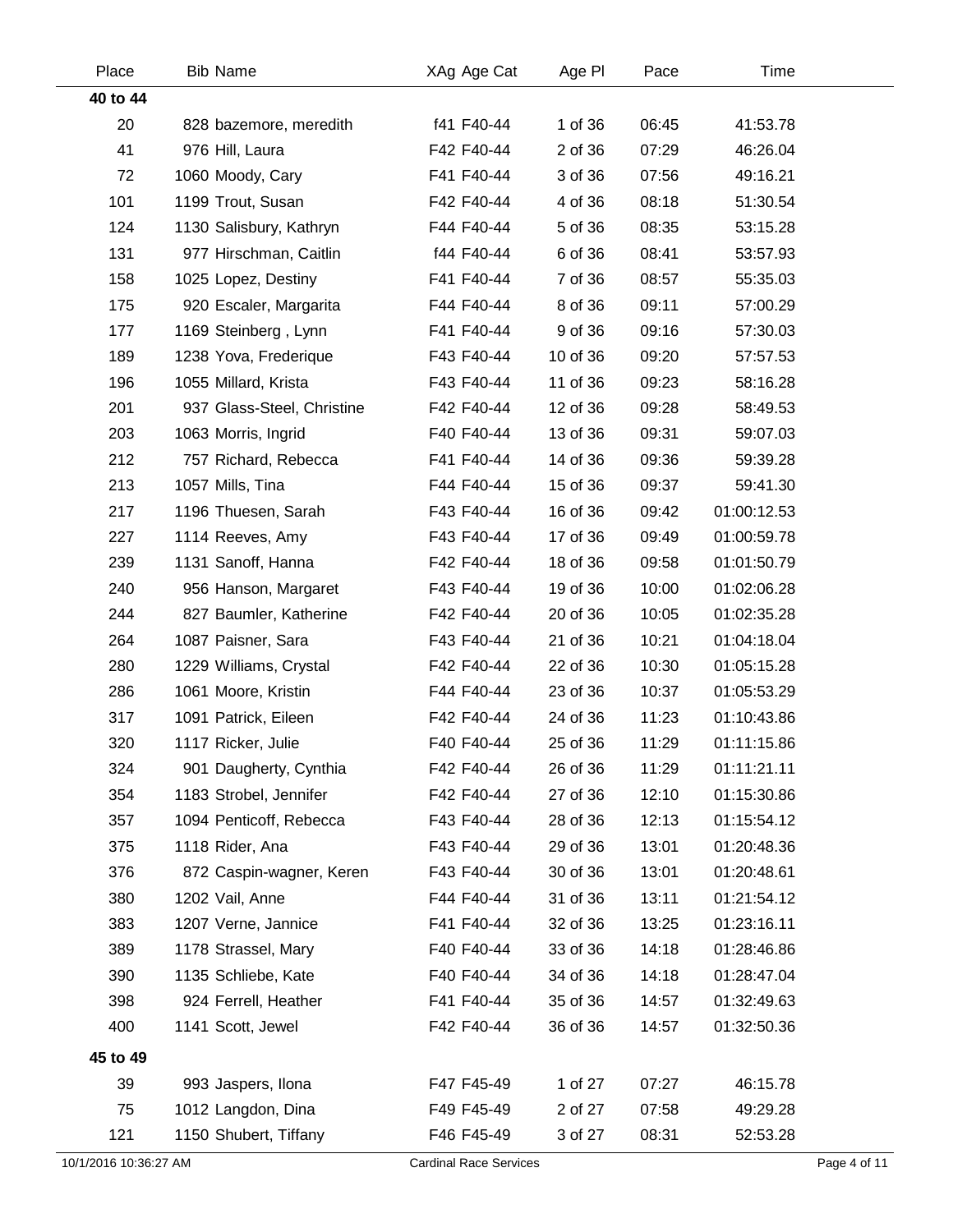| Place                 | <b>Bib Name</b>           | XAg Age Cat                   | Age PI   | Pace  | Time        |              |
|-----------------------|---------------------------|-------------------------------|----------|-------|-------------|--------------|
| 125                   | 779 Clossick, Tina        | F45 F45-49                    | 4 of 27  | 08:35 | 53:19.54    |              |
| 169                   | 774 Himmel, Theresa       | F48 F45-49                    | 5 of 27  | 09:05 | 56:25.03    |              |
| 185                   | 1096 Pizzagalli, Mia      | F49 F45-49                    | 6 of 27  | 09:18 | 57:47.54    |              |
| 198                   | 829 Bearman, Rachel       | F46 F45-49                    | 7 of 27  | 09:26 | 58:32.78    |              |
| 208                   | 909 Donica, Kimberly      | F45 F45-49                    | 8 of 27  | 09:35 | 59:32.29    |              |
| 245                   | 1161 Soto, Linda Carolina | F48 F45-49                    | 9 of 27  | 10:05 | 01:02:36.28 |              |
| 254                   | 1217 Watterson, Carolyn   | F49 F45-49                    | 10 of 27 | 10:13 | 01:03:28.53 |              |
| 260                   | 889 Copeland, Valerie     | F48 F45-49                    | 11 of 27 | 10:18 | 01:04:00.04 |              |
| 269                   | 1026 Louder, Tawnya       | F45 F45-49                    | 12 of 27 | 10:26 | 01:04:49.30 |              |
| 270                   | 1225 White, Renee         | F46 F45-49                    | 13 of 27 | 10:26 | 01:04:49.78 |              |
| 271                   | 930 French, Sally         | F46 F45-49                    | 14 of 27 | 10:26 | 01:04:50.28 |              |
| 274                   | 811 Arnold, Jennifer      | F46 F45-49                    | 15 of 27 | 10:27 | 01:04:53.53 |              |
| 289                   | 1212 Wahlstrom, Torey     | F47 F45-49                    | 16 of 27 | 10:42 | 01:06:24.03 |              |
| 296                   | 1049 Mecham, Sue          | F48 F45-49                    | 17 of 27 | 10:53 | 01:07:35.53 |              |
| 309                   | 903 Day, Laura            | F45 F45-49                    | 18 of 27 | 11:08 | 01:09:07.54 |              |
| 327                   | 765 Williams, Leslie      | F46 F45-49                    | 19 of 27 | 11:30 | 01:11:24.87 |              |
| 329                   | 950 Hackney, Loretta      | F47 F45-49                    | 20 of 27 | 11:30 | 01:11:27.61 |              |
| 344                   | 957 Hanson-Baldauf, Dana  | F47 F45-49                    | 21 of 27 | 11:43 | 01:12:45.36 |              |
| 355                   | 1162 Spadavecchio, Gina   | F47 F45-49                    | 22 of 27 | 12:12 | 01:15:46.36 |              |
| 368                   | 940 Gosselin, Tracy       | F45 F45-49                    | 23 of 27 | 12:41 | 01:18:44.61 |              |
| 371                   | 866 Cardona, Danielle     | F45 F45-49                    | 24 of 27 | 12:53 | 01:19:57.37 |              |
| 387                   | 1050 Medina, Teri         | F45 F45-49                    | 25 of 27 | 14:14 | 01:28:21.11 |              |
| 392                   | 1222 Wessell, Laura       | F48 F45-49                    | 26 of 27 | 14:34 | 01:30:26.87 |              |
| 393                   | 860 Cabrera, Rebeca       | F47 F45-49                    | 27 of 27 | 14:36 | 01:30:37.11 |              |
| 50 to 54              |                           |                               |          |       |             |              |
| 115                   | 982 Holland, Holly        | F54 F50-54                    | 1 of 26  | 08:28 | 52:32.78    |              |
| 122                   | 868 Carey, Elizabeth      | F54 F50-54                    | 2 of 26  | 08:33 | 53:04.53    |              |
| 159                   | 874 Chesser, Susan        | F53 F50-54                    | 3 of 26  | 08:58 | 55:43.28    |              |
| 168                   | 1005 Kinyamu, Harriet     | F51 F50-54                    | 4 of 26  | 09:03 | 56:11.79    |              |
| 187                   | 1071 Nason, Ellen         | F53 F50-54                    | 5 of 26  | 09:19 | 57:50.79    |              |
| 195                   | 1116 Richardson, Julie    | F53 F50-54                    | 6 of 26  | 09:23 | 58:14.28    |              |
| 209                   | 1056 Mills, Karin         | F50 F50-54                    | 7 of 26  | 09:36 | 59:34.03    |              |
| 214                   | 967 Hede, Karyn           | F52 F50-54                    | 8 of 26  | 09:37 | 59:44.53    |              |
| 228                   | 759 Saunders, Angela      | F50 F50-54                    | 9 of 26  | 09:50 | 01:01:06.78 |              |
| 237                   | 968 Heine, Amy            | F50 F50-54                    | 10 of 26 | 09:56 | 01:01:42.79 |              |
| 281                   | 1036 Matti, Clare         | F54 F50-54                    | 11 of 26 | 10:31 | 01:05:20.53 |              |
| 294                   | 1140 Schubert, Nancy      | F54 F50-54                    | 12 of 26 | 10:47 | 01:06:59.03 |              |
| 301                   | 844 Boggess, Kim          | F51 F50-54                    | 13 of 26 | 10:59 | 01:08:12.78 |              |
| 303                   | 1175 Strain, Betsy        | F50 F50-54                    | 14 of 26 | 11:01 | 01:08:23.78 |              |
| 310                   | 848 Bourne, Linda         | F53 F50-54                    | 15 of 26 | 11:15 | 01:09:51.62 |              |
| 311                   | 852 Brooks, Laura         | F53 F50-54                    | 16 of 26 | 11:19 | 01:10:18.12 |              |
| 10/1/2016 10:36:28 AM |                           | <b>Cardinal Race Services</b> |          |       |             | Page 5 of 11 |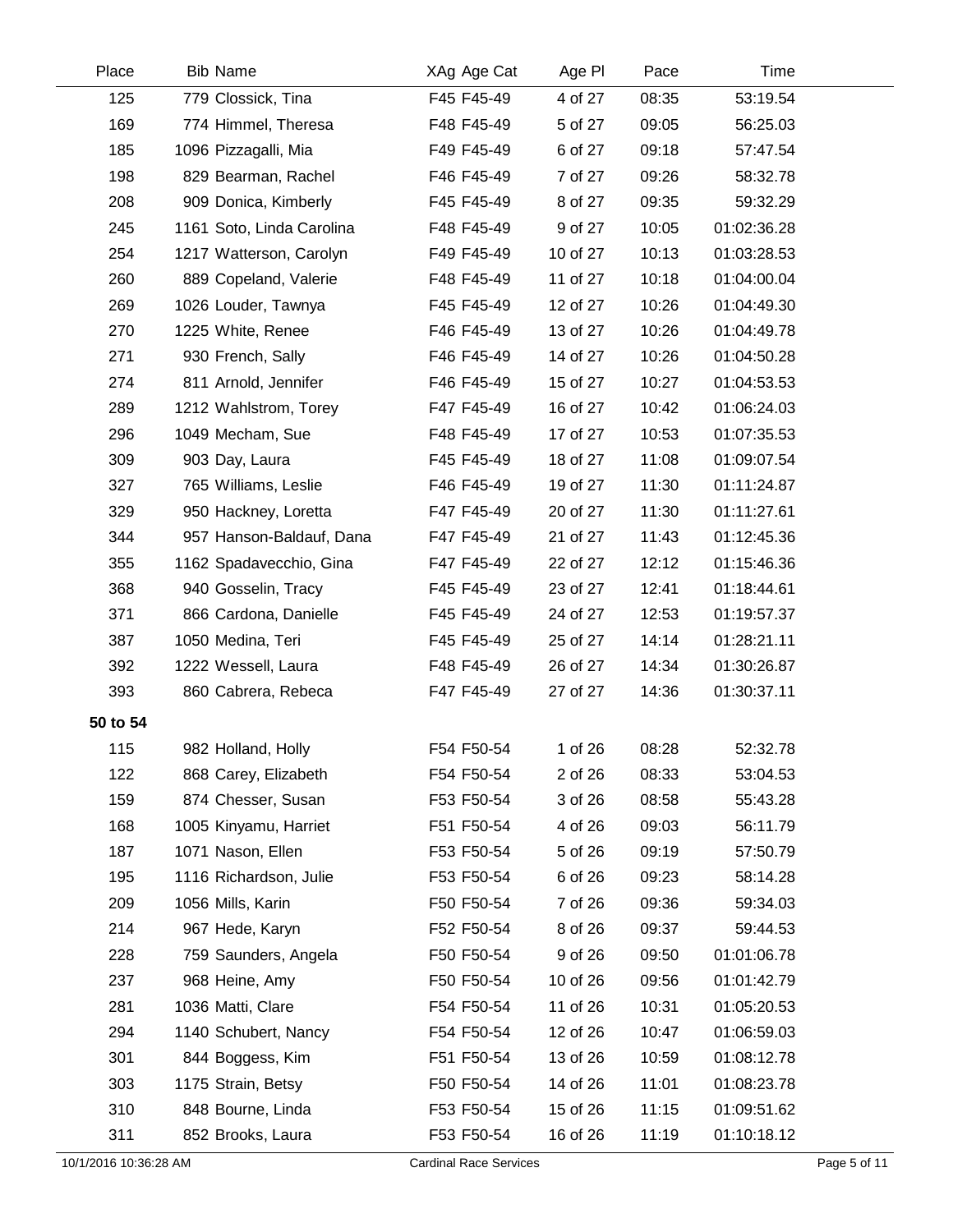| Place    | <b>Bib Name</b>              | XAg Age Cat | Age PI   | Pace  | Time        |  |
|----------|------------------------------|-------------|----------|-------|-------------|--|
| 313      | 918 Ellington, Lee           | F50 F50-54  | 17 of 26 | 11:21 | 01:10:26.13 |  |
| 322      | 856 bunce, julie             | f52 F50-54  | 18 of 26 | 11:29 | 01:11:16.86 |  |
| 337      | 962 Hawes, LaDeane           | F52 F50-54  | 19 of 26 | 11:38 | 01:12:14.36 |  |
| 349      | 826 Bartek, Carrie           | F54 F50-54  | 20 of 26 | 12:07 | 01:15:13.12 |  |
| 356      | 1188 Tallett, Jen            | F50 F50-54  | 21 of 26 | 12:12 | 01:15:46.61 |  |
| 369      | 1097 Plambeck, Mary Ann      | F50 F50-54  | 22 of 26 | 12:41 | 01:18:44.81 |  |
| 370      | 986 Howes, Cathy             | F54 F50-54  | 23 of 26 | 12:43 | 01:19:01.11 |  |
| 381      | 1077 Odle, Rosamund          | F50 F50-54  | 24 of 26 | 13:12 | 01:22:00.36 |  |
| 391      | 1007 kohout, Melissa         | F51 F50-54  | 25 of 26 | 14:26 | 01:29:36.98 |  |
| 394      | 816 Baca, Marne              | F50 F50-54  | 26 of 26 | 14:44 | 01:31:26.61 |  |
| 55 to 59 |                              |             |          |       |             |  |
| 162      | 1017 Li, Vivian              | F59 F55-59  | 1 of 12  | 08:59 | 55:48.28    |  |
| 181      | 1067 Mullis, Robin           | F59 F55-59  | 2 of 12  | 09:17 | 57:39.05    |  |
| 182      | 1154 Singley, Catherine      | F56 F55-59  | 3 of 12  | 09:17 | 57:39.29    |  |
| 200      | 1032 mandeville-long, anne   | f57 F55-59  | 4 of 12  | 09:28 | 58:46.78    |  |
| 235      | 960 Haskins, Teri            | F55 F55-59  | 5 of 12  | 09:55 | 01:01:35.80 |  |
| 248      | 775 Armstrong, Jennifer      | F55 F55-59  | 6 of 12  | 10:07 | 01:02:46.78 |  |
| 302      | 1159 Smith, Laurie           | F59 F55-59  | 7 of 12  | 11:00 | 01:08:15.54 |  |
| 305      | 945 Greene, Deb              | F59 F55-59  | 8 of 12  | 11:03 | 01:08:35.78 |  |
| 328      | 983 Holloman, Edith          | F57 F55-59  | 9 of 12  | 11:30 | 01:11:27.61 |  |
| 339      | 1123 Rosen, Maureen          | F59 F55-59  | 10 of 12 | 11:40 | 01:12:28.36 |  |
| 402      | 1200 Tsin, Judith            | F56 F55-59  | 11 of 12 | 15:07 | 01:33:49.61 |  |
| 404      | 1111 Ramsey, Teresa          | F58 F55-59  | 12 of 12 | 15:15 | 01:34:43.12 |  |
| 60 to 64 |                              |             |          |       |             |  |
| 59       | 932 Gardner, Joanne          | F61 F60-64  | 1 of 12  | 07:46 | 48:15.04    |  |
| 146      | 1046 McNeilly, Kevin         | F64 F60-64  | 2 of 12  | 08:50 | 54:49.28    |  |
| 194      | 1142 Scott, Caroline         | F60 F60-64  | 3 of 12  | 09:22 | 58:10.78    |  |
| 236      | 1194 Thorn, rosemary         | F61 F60-64  | 4 of 12  | 09:55 | 01:01:36.28 |  |
| 304      | 847 Boone, Joan              | F63 F60-64  | 5 of 12  | 11:02 | 01:08:30.78 |  |
| 334      | 966 Heaton, Ruth             | F60 F60-64  | 6 of 12  | 11:35 | 01:11:55.61 |  |
| 335      | 1215 Walton, Carol           | F64 F60-64  | 7 of 12  | 11:35 | 01:11:58.36 |  |
| 350      | 1041 McHenry, Rebecca        | F61 F60-64  | 8 of 12  | 12:08 | 01:15:22.11 |  |
| 360      | 1160 Sordean-Mintzer, Andrea | F61 F60-64  | 9 of 12  | 12:27 | 01:17:17.12 |  |
| 373      | 1020 Lieberum, Susan         | F62 F60-64  | 10 of 12 | 12:59 | 01:20:39.37 |  |
| 384      | 1218 Webb, Kristi            | F60 F60-64  | 11 of 12 | 13:51 | 01:25:58.36 |  |
| 401      | 911 Drake, Susan             | F63 F60-64  | 12 of 12 | 15:02 | 01:33:21.36 |  |
| 65 to 69 |                              |             |          |       |             |  |
| 300      | 808 Anderson, Sheelagh       | F69 F65-69  | 1 of 7   | 10:59 | 01:08:09.53 |  |
| 315      | 1122 Rose, Cindy             | F65 F65-69  | 2 of 7   | 11:23 | 01:10:40.36 |  |
| 326      | 1155 Skrzynia, Cecile        | F68 F65-69  | 3 of 7   | 11:30 | 01:11:24.61 |  |
|          |                              |             |          |       |             |  |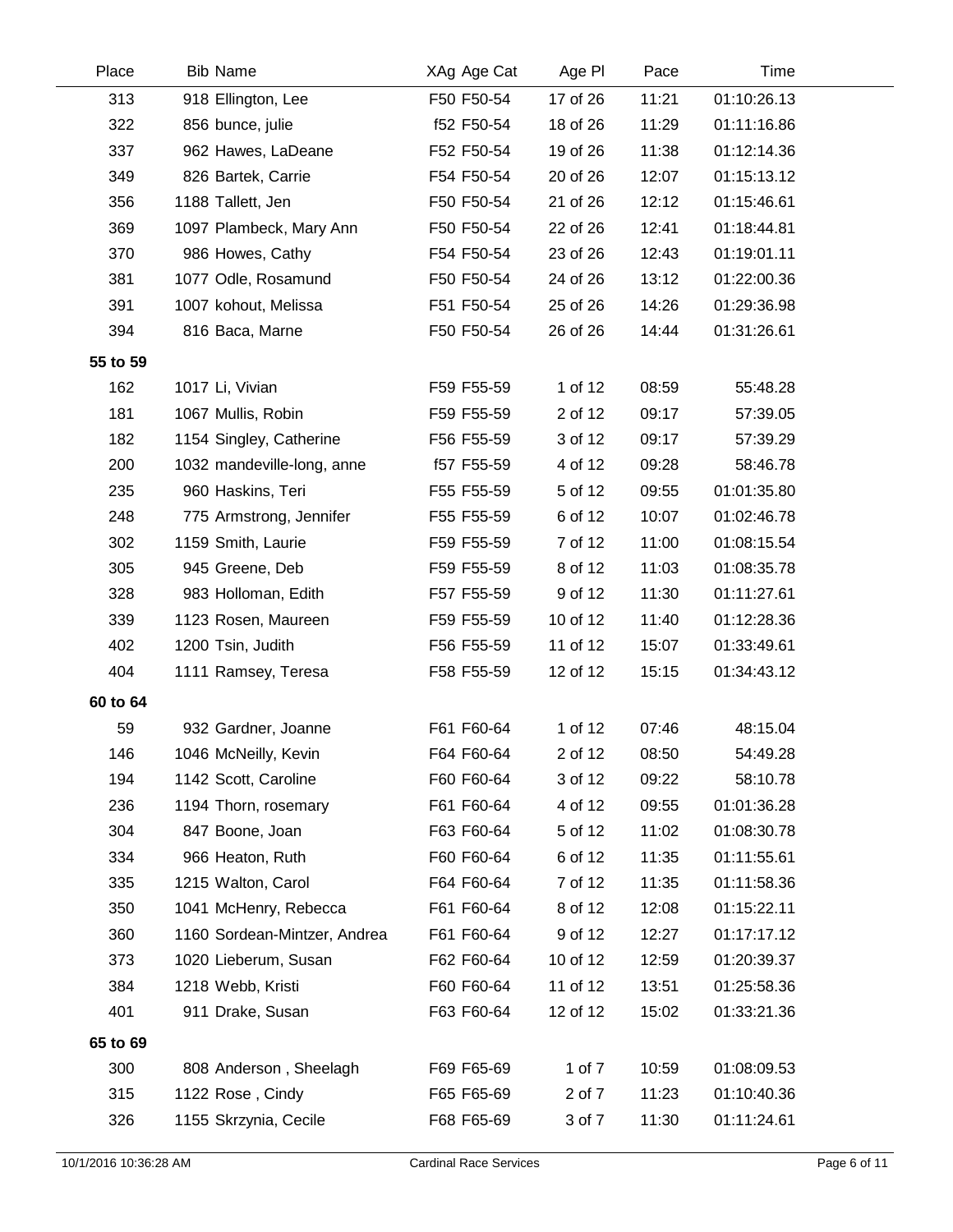| Place          | <b>Bib Name</b>         | XAg Age Cat | Age PI     | Pace  | Time        |  |
|----------------|-------------------------|-------------|------------|-------|-------------|--|
| 358            | 820 BAKER, LYNDA        | F65 F65-69  | 4 of 7     | 12:20 | 01:16:33.61 |  |
| 359            | 964 Haywood, Marion     | F69 F65-69  | 5 of 7     | 12:27 | 01:17:16.86 |  |
| 363            | 1163 Spang, Barb        | F68 F65-69  | 6 of 7     | 12:31 | 01:17:43.61 |  |
| 405            | 876 Chiesa, Cathryn     | F65 F65-69  | 7 of 7     | 15:17 | 01:34:52.36 |  |
| M              |                         |             |            |       |             |  |
|                |                         |             |            |       |             |  |
| 10 to 14       |                         |             |            |       |             |  |
| 44             | 773 Nervo-Jabaut, Lucas | M13 M10-14  | $1$ of $5$ | 07:32 | 46:49.28    |  |
| 111            | 944 Granados, Nicholas  | M13 M10-14  | 2 of 5     | 08:26 | 52:19.78    |  |
| 166            | 784 Bearman, Dov        | M14 M10-14  | 3 of 5     | 09:01 | 56:02.28    |  |
| 255            | 865 Cardona, Adam       | M13 M10-14  | 4 of 5     | 10:15 | 01:03:37.79 |  |
| 297            | 1203 Vail, Jack         | M10 M10-14  | 5 of 5     | 10:57 | 01:07:59.53 |  |
| 15 to 19       |                         |             |            |       |             |  |
| 16             | 864 Cannon, Joshua      | M15 M15-19  | 1 of $2$   | 06:36 | 40:57.78    |  |
| 55             | 756 Rice, John Allen    | M18 M15-19  | 2 of 2     | 07:43 | 47:55.29    |  |
| 20 to 24       |                         |             |            |       |             |  |
| 1              | 767 Bezdek, Sean        | M23 M20-24  | $1$ of $3$ | 05:32 | 34:22.78    |  |
| 37             | 845 Bollenbecker, Seth  | M21 M20-24  | $2$ of $3$ | 07:24 | 45:59.98    |  |
| 51             | 806 Alston, Kwame       | M23 M20-24  | 3 of 3     | 07:39 | 47:33.03    |  |
| 25 to 29       |                         |             |            |       |             |  |
| 5              | 1023 Lloyd, Tyler       | M25 M25-29  | 1 of 14    | 05:49 | 36:10.36    |  |
| 9              | 981 Hogan, Michael      | M27 M25-29  | 2 of 14    | 06:04 | 37:39.54    |  |
| 12             | 1034 marshall, jackson  | m25 M25-29  | 3 of 14    | 06:19 | 39:10.53    |  |
| 13             | 869 Carr, Robert        | M29 M25-29  | 4 of 14    | 06:33 | 40:38.79    |  |
| 23             | 980 Hogan, Conor        | M25 M25-29  | 5 of 14    | 06:50 | 42:25.78    |  |
| 25             | 791 Sherry, Rob         | M29 M25-29  | 6 of 14    | 06:55 | 42:55.60    |  |
| 26             | 991 James, Justin       | M27 M25-29  | 7 of 14    | 06:56 | 43:04.53    |  |
| 71             | 912 Drayna, Tim         | M28 M25-29  | 8 of 14    | 07:56 | 49:15.04    |  |
| 76             | 1095 Pietz, Harlan      | M25 M25-29  | 9 of 14    | 08:00 | 49:39.79    |  |
| 83             | 778 Romero, Nathan      | M26 M25-29  | 10 of 14   | 08:04 | 50:06.29    |  |
| 98             | 1232 Winters, Brett     | M27 M25-29  | 11 of 14   | 08:16 | 51:21.04    |  |
| 173            | 754 McKirahan, Matthew  | M29 M25-29  | 12 of 14   | 09:09 | 56:51.54    |  |
| 184            | 802 Adams, Aaron        | M25 M25-29  | 13 of 14   | 09:17 | 57:40.55    |  |
| 231            | 989 Jacobsen, William   | M25 M25-29  | 14 of 14   | 09:51 | 01:01:12.04 |  |
| 30 to 34       |                         |             |            |       |             |  |
| $\overline{c}$ | 751 Dixon, Dwayne       | M30 M30-34  | 1 of 15    | 05:41 | 35:20.53    |  |
| 3              | 1044 McLeod, Timothy    | M30 M30-34  | 2 of 15    | 05:42 | 35:23.78    |  |
| $\overline{7}$ | 1093 Pearson, Alex      | M31 M30-34  | 3 of 15    | 05:51 | 36:19.28    |  |
| 8              | 996 Johnson, Tyler      | M32 M30-34  | 4 of 15    | 05:55 | 36:44.03    |  |
| 10             | 789 Jabaut, Jason       | M34 M30-34  | 5 of 15    | 06:08 | 38:03.29    |  |
|                |                         |             |            |       |             |  |

 $\overline{\phantom{0}}$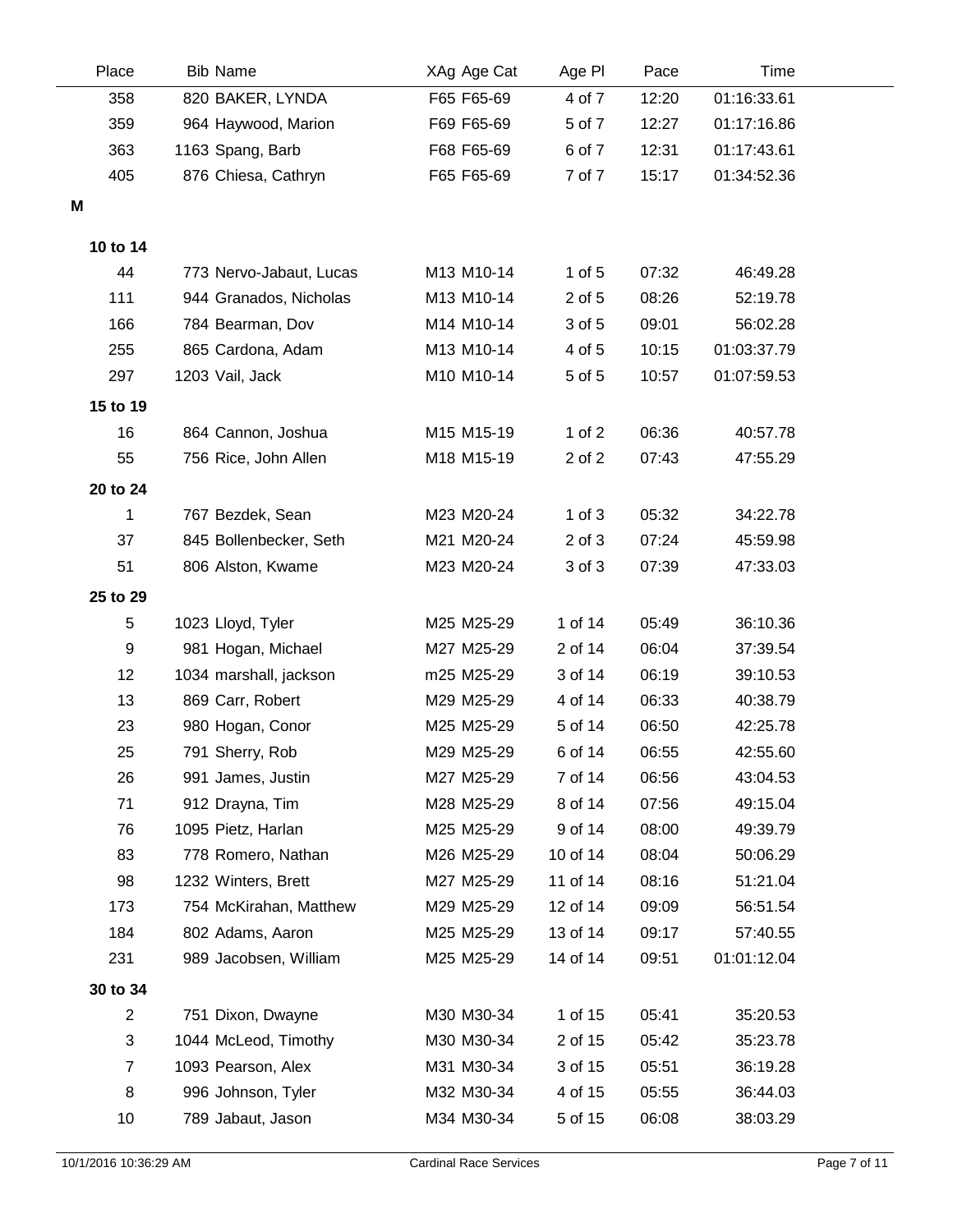| Place          | <b>Bib Name</b>         | XAg Age Cat | Age PI   | Pace  | Time        |  |
|----------------|-------------------------|-------------|----------|-------|-------------|--|
| 29             | 817 Bader, Matthew      | M33 M30-34  | 6 of 15  | 07:06 | 44:06.54    |  |
| 32             | 1195 Thorn, Russell     | M32 M30-34  | 7 of 15  | 07:10 | 44:31.03    |  |
| 47             | 987 Huntley, Sam        | M33 M30-34  | 8 of 15  | 07:34 | 46:59.96    |  |
| 84             | 969 Hemelt, Steve       | M34 M30-34  | 9 of 15  | 08:04 | 50:06.30    |  |
| 120            | 815 Ayers, Brandon      | M32 M30-34  | 10 of 15 | 08:30 | 52:47.78    |  |
| 150            | 1167 stanley, will      | m31 M30-34  | 11 of 15 | 08:51 | 54:56.78    |  |
| 156            | 850 Breito, Nathan      | M34 M30-34  | 12 of 15 | 08:56 | 55:25.78    |  |
| 193            | 1013 Langham, Daniel    | M30 M30-34  | 13 of 15 | 09:22 | 58:09.34    |  |
| 242            | 821 Barkhurst, David    | M33 M30-34  | 14 of 15 | 10:04 | 01:02:32.73 |  |
| 252            | 906 Dennis, Omari       | M30 M30-34  | 15 of 15 | 10:11 | 01:03:15.29 |  |
| 35 to 39       |                         |             |          |       |             |  |
| $\overline{4}$ | 925 Finlay, Gavin       | M36 M35-39  | 1 of 24  | 05:43 | 35:32.79    |  |
| 17             | 1029 MacKay, Douglas    | M37 M35-39  | 2 of 24  | 06:40 | 41:24.53    |  |
| 21             | 855 Bulleri, Michael    | M39 M35-39  | 3 of 24  | 06:47 | 42:05.54    |  |
| 28             | 973 Higgins, Josh       | M39 M35-39  | 4 of 24  | 07:06 | 44:06.28    |  |
| 30             | 961 Hassin, Bryan       | M37 M35-39  | 5 of 24  | 07:06 | 44:06.92    |  |
| 49             | 1198 totten, brian      | m39 M35-39  | 6 of 24  | 07:37 | 47:17.55    |  |
| 86             | 939 Gordek, Harper      | M39 M35-39  | 7 of 24  | 08:07 | 50:22.04    |  |
| 97             | 895 Crncic, John        | M39 M35-39  | 8 of 24  | 08:16 | 51:18.59    |  |
| 128            | 1173 Stolka, Kurt       | M35 M35-39  | 9 of 24  | 08:38 | 53:39.28    |  |
| 132            | 1069 Murchison, Matthew | M37 M35-39  | 10 of 24 | 08:41 | 53:58.04    |  |
| 133            | 762 Telech, Justin      | M35 M35-39  | 11 of 24 | 08:42 | 53:58.79    |  |
| 135            | 858 Burr, Matt          | M36 M35-39  | 12 of 24 | 08:44 | 54:15.03    |  |
| 143            | 1166 Stack, Andrew      | M35 M35-39  | 13 of 24 | 08:48 | 54:38.78    |  |
| 164            | 1098 Podkul, Tim        | M35 M35-39  | 14 of 24 | 09:00 | 55:50.54    |  |
| 204            | 898 Cross, Alexander    | M35 M35-39  | 15 of 24 | 09:33 | 59:17.79    |  |
| 206            | 1201 Tweedy, Jonathan   | M38 M35-39  | 16 of 24 | 09:34 | 59:21.78    |  |
| 215            | 975 Hill, Dan           | M39 M35-39  | 17 of 24 | 09:39 | 59:56.03    |  |
| 230            | 1042 McHenry, Troy      | M37 M35-39  | 18 of 24 | 09:51 | 01:01:11.54 |  |
| 251            | 1011 Lam, Yik           | M36 M35-39  | 19 of 24 | 10:11 | 01:03:12.78 |  |
| 325            | 823 Barnes, Glenn       | M39 M35-39  | 20 of 24 | 11:29 | 01:11:21.36 |  |
| 330            | 764 White, Chris        | M39 M35-39  | 21 of 24 | 11:32 | 01:11:35.11 |  |
| 366            | 1048 mcnulty, james     | m36 M35-39  | 22 of 24 | 12:35 | 01:18:08.36 |  |
| 379            | 1073 Nelson, John       | M36 M35-39  | 23 of 24 | 13:08 | 01:21:31.11 |  |
| 386            | 928 Foreman, Red        | M37 M35-39  | 24 of 24 | 14:07 | 01:27:37.61 |  |
| 40 to 44       |                         |             |          |       |             |  |
| 14             | 1205 Vanberg, Georg     | M44 M40-44  | 1 of 32  | 06:35 | 40:53.21    |  |
| 22             | 867 Caren, Neal         | M43 M40-44  | 2 of 32  | 06:48 | 42:15.03    |  |
| 34             | 1213 walker, craig      | m42 M40-44  | 3 of 32  | 07:20 | 45:32.54    |  |
| 35             | 1125 Rosenkrantz, Kurt  | M43 M40-44  | 4 of 32  | 07:21 | 45:39.53    |  |
|                |                         |             |          |       |             |  |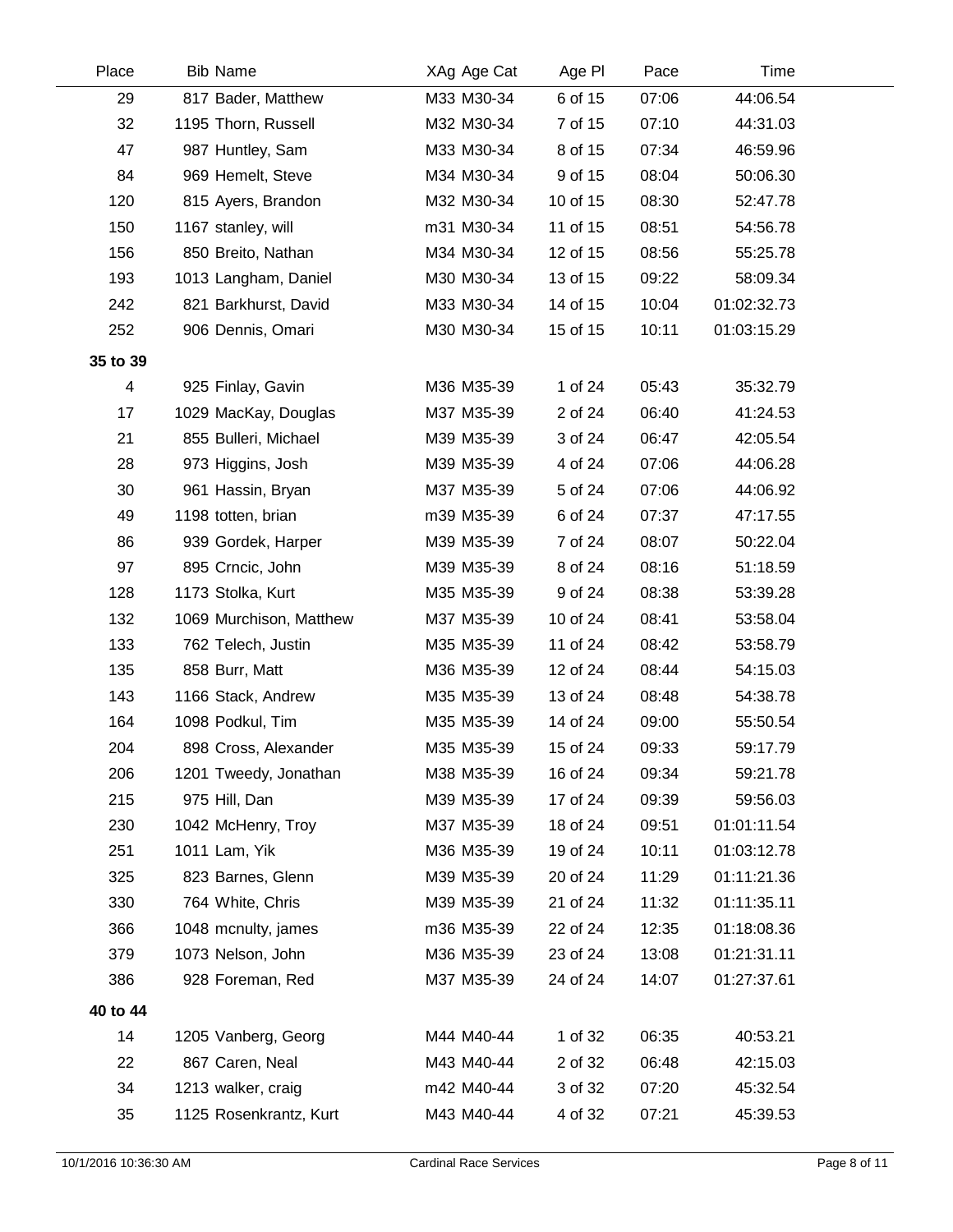| Place    | <b>Bib Name</b>          | XAg Age Cat | Age PI   | Pace  | Time        |  |
|----------|--------------------------|-------------|----------|-------|-------------|--|
| 48       | 792 Gale, William        | M42 M40-44  | 5 of 32  | 07:35 | 47:07.78    |  |
| 53       | 896 Crockett, Jason      | M40 M40-44  | 6 of 32  | 07:42 | 47:48.03    |  |
| 74       | 1068 Munoz-Hermoso, Abel | M41 M40-44  | 7 of 32  | 07:57 | 49:19.78    |  |
| 78       | 822 Barnes, Dwight       | M41 M40-44  | 8 of 32  | 08:00 | 49:43.53    |  |
| 79       | 783 Dayton, Paul         | M43 M40-44  | 9 of 32  | 08:01 | 49:44.28    |  |
| 82       | 824 Barnes, Edward       | M43 M40-44  | 10 of 32 | 08:02 | 49:55.53    |  |
| 85       | 1236 Yoder, Jason        | M43 M40-44  | 11 of 32 | 08:07 | 50:21.28    |  |
| 92       | 835 Benedick, David      | M41 M40-44  | 12 of 32 | 08:12 | 50:55.04    |  |
| 93       | 1134 Schliebe, Erich     | M41 M40-44  | 13 of 32 | 08:12 | 50:55.78    |  |
| 99       | 1126 rowe, miles         | M41 M40-44  | 14 of 32 | 08:17 | 51:23.78    |  |
| 105      | 905 Dempsey, Lee         | M44 M40-44  | 15 of 32 | 08:21 | 51:48.78    |  |
| 106      | 807 Anderson, Dev        | M42 M40-44  | 16 of 32 | 08:21 | 51:50.54    |  |
| 140      | 1035 Matthews, David     | M40 M40-44  | 17 of 32 | 08:46 | 54:26.28    |  |
| 141      | 971 Herrick, Jeffrey     | M43 M40-44  | 18 of 32 | 08:47 | 54:35.54    |  |
| 145      | 958 Harrison, Stuart     | M43 M40-44  | 19 of 32 | 08:49 | 54:45.53    |  |
| 148      | 1137 Schmitz, William    | M44 M40-44  | 20 of 32 | 08:50 | 54:53.29    |  |
| 149      | 1189 Tart, Eric          | M40 M40-44  | 21 of 32 | 08:51 | 54:55.36    |  |
| 171      | 915 dye, aaron           | m43 M40-44  | 22 of 32 | 09:08 | 56:43.29    |  |
| 192      | 873 Cavanaugh, Mark      | m43 M40-44  | 23 of 32 | 09:22 | 58:08.72    |  |
| 199      | 1170 Steinberg, Michael  | M43 M40-44  | 24 of 32 | 09:26 | 58:34.29    |  |
| 277      | 931 Friedrich, Chris     | M44 M40-44  | 25 of 32 | 10:28 | 01:05:02.04 |  |
| 283      | 1144 Seils, Damon        | M43 M40-44  | 26 of 32 | 10:34 | 01:05:36.04 |  |
| 288      | 1128 Sadler, Bobby       | M44 M40-44  | 27 of 32 | 10:41 | 01:06:22.78 |  |
| 319      | 1033 Maner, Joel         | M41 M40-44  | 28 of 32 | 11:25 | 01:10:55.86 |  |
| 331      | 862 Campbell, Trish      | M43 M40-44  | 29 of 32 | 11:34 | 01:11:47.36 |  |
| 353      | 1022 Litchfield, Brian   | M40 M40-44  | 30 of 32 | 12:09 | 01:15:29.12 |  |
| 378      | 785 Obrien, Timothy      | M44 M40-44  | 31 of 32 | 13:05 | 01:21:13.61 |  |
| 388      | 1177 Strassel, Keith     | M43 M40-44  | 32 of 32 | 14:18 | 01:28:46.61 |  |
| 45 to 49 |                          |             |          |       |             |  |
| 11       | 1146 Sexton, Paul        | M48 M45-49  | 1 of 21  | 06:16 | 38:52.28    |  |
| 15       | 919 Erickson, Stephen    | M47 M45-49  | 2 of 21  | 06:35 | 40:55.78    |  |
| 18       | 839 Bizzell, Rodney      | M49 M45-49  | 3 of 21  | 06:41 | 41:28.53    |  |
| 19       | 1090 Papazoglou, Michael | M45 M45-49  | 4 of 21  | 06:42 | 41:37.28    |  |
| 33       | 948 Grill, Warren        | M49 M45-49  | 5 of 21  | 07:12 | 44:41.54    |  |
| 42       | 1210 Wagner, Joe         | M46 M45-49  | 6 of 21  | 07:31 | 46:38.28    |  |
| 66       | 790 Wampole, Mark        | M49 M45-49  | 7 of 21  | 07:53 | 48:55.04    |  |
| 68       | 1192 Thomas, Jody        | M45 M45-49  | 8 of 21  | 07:54 | 49:05.79    |  |
| 87       | 1136 Schmidt, Blaine     | m49 M45-49  | 9 of 21  | 08:07 | 50:26.53    |  |
| 91       | 994 jhaveri, ravi        | M45 M45-49  | 10 of 21 | 08:10 | 50:45.03    |  |
| 119      | 1092 Patterson, Evan     | M49 M45-49  | 11 of 21 | 08:29 | 52:41.29    |  |
| 136      | 891 Correia, Joao        | M48 M45-49  | 12 of 21 | 08:44 | 54:16.53    |  |
|          |                          |             |          |       |             |  |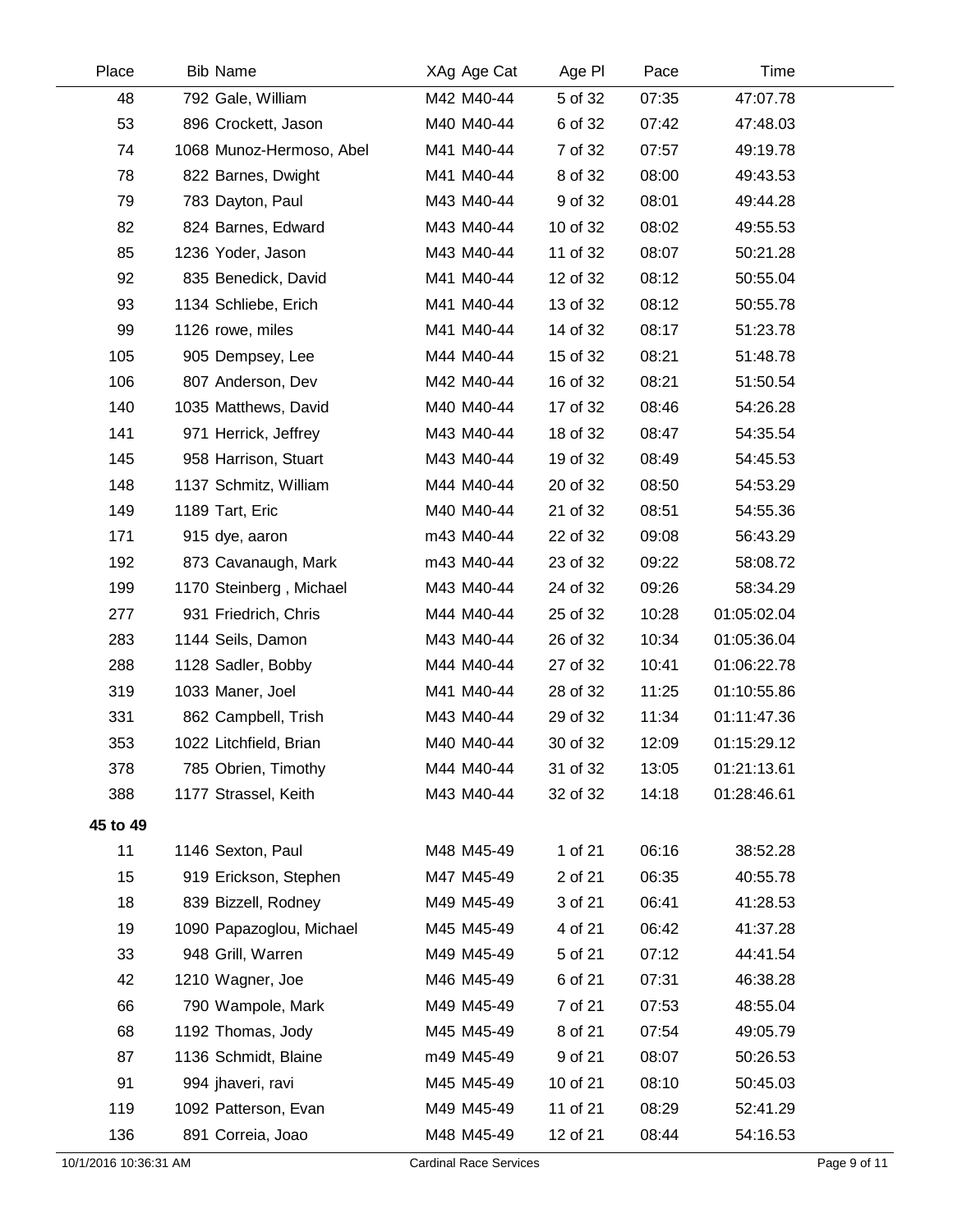| <b>Bib Name</b>          | XAg Age Cat | Age PI   | Pace  | Time        |  |
|--------------------------|-------------|----------|-------|-------------|--|
| 935 Gershon, Timothy     | M49 M45-49  | 13 of 21 | 08:59 | 55:50.29    |  |
| 887 Collis, Stewart      | M48 M45-49  | 14 of 21 | 09:10 | 56:55.54    |  |
| 1085 Painter, Todd       | M46 M45-49  | 15 of 21 | 09:46 | 01:00:40.53 |  |
| 1064 Morrison, Bill      | M49 M45-49  | 16 of 21 | 09:51 | 01:01:08.28 |  |
| 890 CORKEN, JAMES        | M49 M45-49  | 17 of 21 | 10:28 | 01:05:01.79 |  |
| 1081 Olmedo, Jose        | M46 M45-49  | 18 of 21 | 10:36 | 01:05:52.55 |  |
| 1211 Wahlstrom, Erik     | M47 M45-49  | 19 of 21 | 10:44 | 01:06:37.78 |  |
| 1129 Salemson, Jeremy    | M47 M45-49  | 20 of 21 | 10:48 | 01:07:03.78 |  |
| 1010 Lake, James         | M48 M45-49  | 21 of 21 | 12:53 | 01:19:57.37 |  |
|                          |             |          |       |             |  |
| 832 Bechard, Barton      | M51 M50-54  | 1 of 19  | 05:50 | 36:13.79    |  |
| 988 Hussey, Jon          | M54 M50-54  | 2 of 19  | 07:08 | 44:19.28    |  |
| 1053 Merron, Jeff        | M54 M50-54  | 3 of 19  | 07:25 | 46:05.42    |  |
| 1105 Pridgen, Dallas     | M54 M50-54  | 4 of 19  | 07:45 | 48:09.54    |  |
| 1104 Prabucki, Bernard   | M54 M50-54  | 5 of 19  | 07:51 | 48:47.28    |  |
| 913 Duronio, Bob         | M51 M50-54  | 6 of 19  | 07:55 | 49:07.54    |  |
| 1043 mclean, john        | m54 M50-54  | 7 of 19  | 08:24 | 52:11.04    |  |
| 830 Beatty, Brian Gyro   | M53 M50-54  | 8 of 19  | 08:27 | 52:26.01    |  |
| 922 Fanning, Alan        | M52 M50-54  | 9 of 19  | 08:34 | 53:09.78    |  |
| 1176 Strano, Alex        | M52 M50-54  | 10 of 19 | 08:37 | 53:31.28    |  |
| 766 Woodlief, Dan        | M54 M50-54  | 11 of 19 | 08:45 | 54:18.37    |  |
| 1109 Ramsden, Dale       | M52 M50-54  | 12 of 19 | 08:48 | 54:37.53    |  |
| 917 Ellington, Chris     | M50 M50-54  | 13 of 19 | 08:51 | 55:00.46    |  |
| 884 cohen, jeff          | M51 M50-54  | 14 of 19 | 08:58 | 55:44.03    |  |
| 1190 Taylor, Ken         | M53 M50-54  | 15 of 19 | 09:00 | 55:51.04    |  |
| 1204 Valmorbida, Ricardo | M52 M50-54  | 16 of 19 | 09:05 | 56:27.53    |  |
| 1100 Porter, Greg        | M54 M50-54  | 17 of 19 | 09:22 | 58:07.79    |  |
| 758 Riek, Jim            | M51 M50-54  | 18 of 19 | 09:56 | 01:01:43.84 |  |
| 810 Arnel, Tom           | M53 M50-54  | 19 of 19 | 10:25 | 01:04:38.29 |  |
|                          |             |          |       |             |  |
| 1115 Rice, Gary          | M56 M55-59  | 1 of 11  | 07:27 | 46:18.54    |  |
| 979 Hoerger, Tom         | M57 M55-59  | 2 of 11  | 07:38 | 47:25.78    |  |
| 776 Armstrong, Mike      | M57 M55-59  | 3 of 11  | 08:02 | 49:50.53    |  |
| 1002 Kauftheil, Randy    | M58 M55-59  | 4 of 11  | 08:08 | 50:29.29    |  |
| 1037 Matti, Michael      | M58 M55-59  | 5 of 11  | 08:18 | 51:32.28    |  |
| 747 Adams, Mike          | M59 M55-59  | 6 of 11  | 08:24 | 52:08.78    |  |
| 1147 Shank, James        | M56 M55-59  | 7 of 11  | 08:28 | 52:34.78    |  |
| 1120 Rives, Don          | M55 M55-59  | 8 of 11  | 08:48 | 54:41.04    |  |
| 1113 Rees, John          | M57 M55-59  | 9 of 11  | 08:59 | 55:44.29    |  |
| 1015 lennon, kenneth     | M59 M55-59  | 10 of 11 | 11:35 | 01:11:53.36 |  |
|                          |             |          |       |             |  |